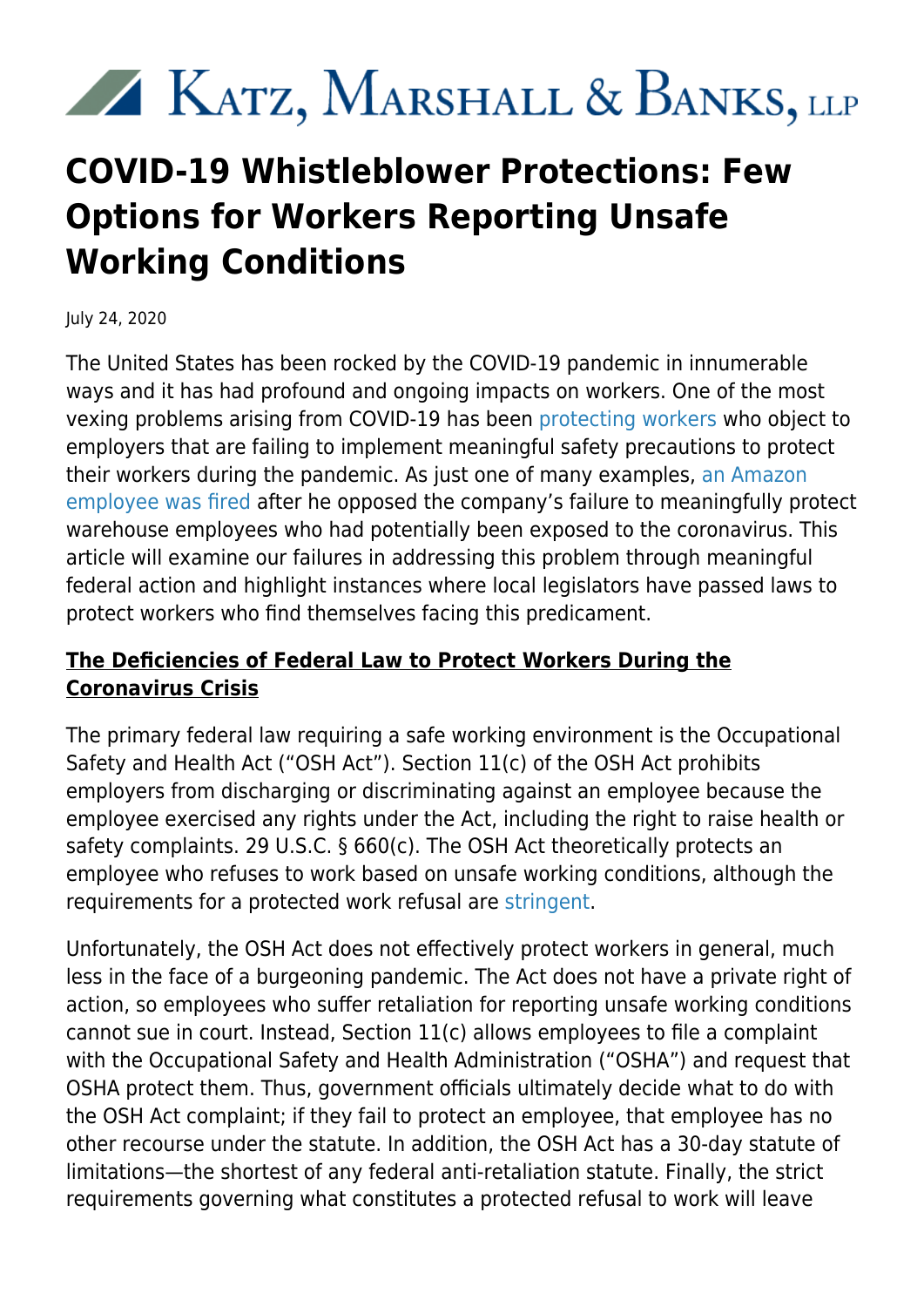many employees in the cold. OSHA officials have acknowledged the weakness of the OSH Act protections. In 2010, then-Deputy Assistant Secretary for Occupational Safety and Health, Jordan Barab, [testified before Congress](https://www.osha.gov/news/testimonies/04282010) that Section 11(c)'s lack of a private right of action and statutory right of appeal were "[n]otable weaknesses" in the law. Mr. Barab also lamented the OSH Act's "inadequate time for employees to file complaints."

Several states have their own version of the OSH Act, protecting employees who raise concerns about workplace health and safety. Like the federal OSH Act, however, many of these state laws do not contain private rights of action. See, e.g., D.C. Code § 32-1117 (no private right of action); Md. Code, Labor & Empl. § 5-604 (same); but see Va. Code § 40.1-51.2:2 (providing private right of action and a 60-day limitations period for filing a complaint).

#### **Proposed Legislation to Protect Whistleblowers**

Given the clear deficiencies in the ability of the OSH Act to protect whistleblowers concerned about workplace safety, whistleblower advocacy organizations like the Project on Government Oversight ("POGO") have [pushed for Congress](https://www.pogo.org/resource/2020/05/priorities-for-phase-4-covid-19-response-funding-bill-may-2020/) to pass whistleblower protection legislation in response to the pandemic. POGO called for legislation that would protect whistleblowers who reported waste, fraud, and abuse related to the trillions of dollars distributed in connection with the country's pandemic response. POGO also called for Congress to pass legislation that would "prohibit retaliation against essential workers making disclosures related to worker or public health and safety during the pandemic."

On June 15, 2020, in response to calls from groups like POGO, Senator Kamala Harris and Representatives Jackie Speier and Jamie Raskin introduced the [COVID-19 Whistleblower Protection Act](https://www.harris.senate.gov/news/press-releases/harris-speier-raskin-introduce-legislation-ensuring-protection-for-those-who-expose-waste-fraud-abuse-in-federal-covid-19-relief-effort-) as part of the Coronavirus Oversight and Recovery Ethics Act ("CORE Act"). The CORE Act puts in place meaningful protections against retaliation for individuals who report waste, fraud, and abuse related to government funds that were distributed to combat the COVID-19 pandemic. Like other recent whistleblower protection legislation, it is primarily enforced through the Department of Labor but permits whistleblowers to "kick out" their claims into federal court. Further, language in the bill nullifies the effectiveness of pre-dispute mandatory arbitration provisions with respect to claims asserted under the law. In many ways, it is a model piece of whistleblower protection legislation.

One significant omission from the CORE Act, however, is language amending the OSH Act or otherwise granting meaningful protections to whistleblowers who report workplace health and safety concerns related to COVID-19. Thus, nothing in the bill purports to protect an individual who refuses to come to work, or opposes her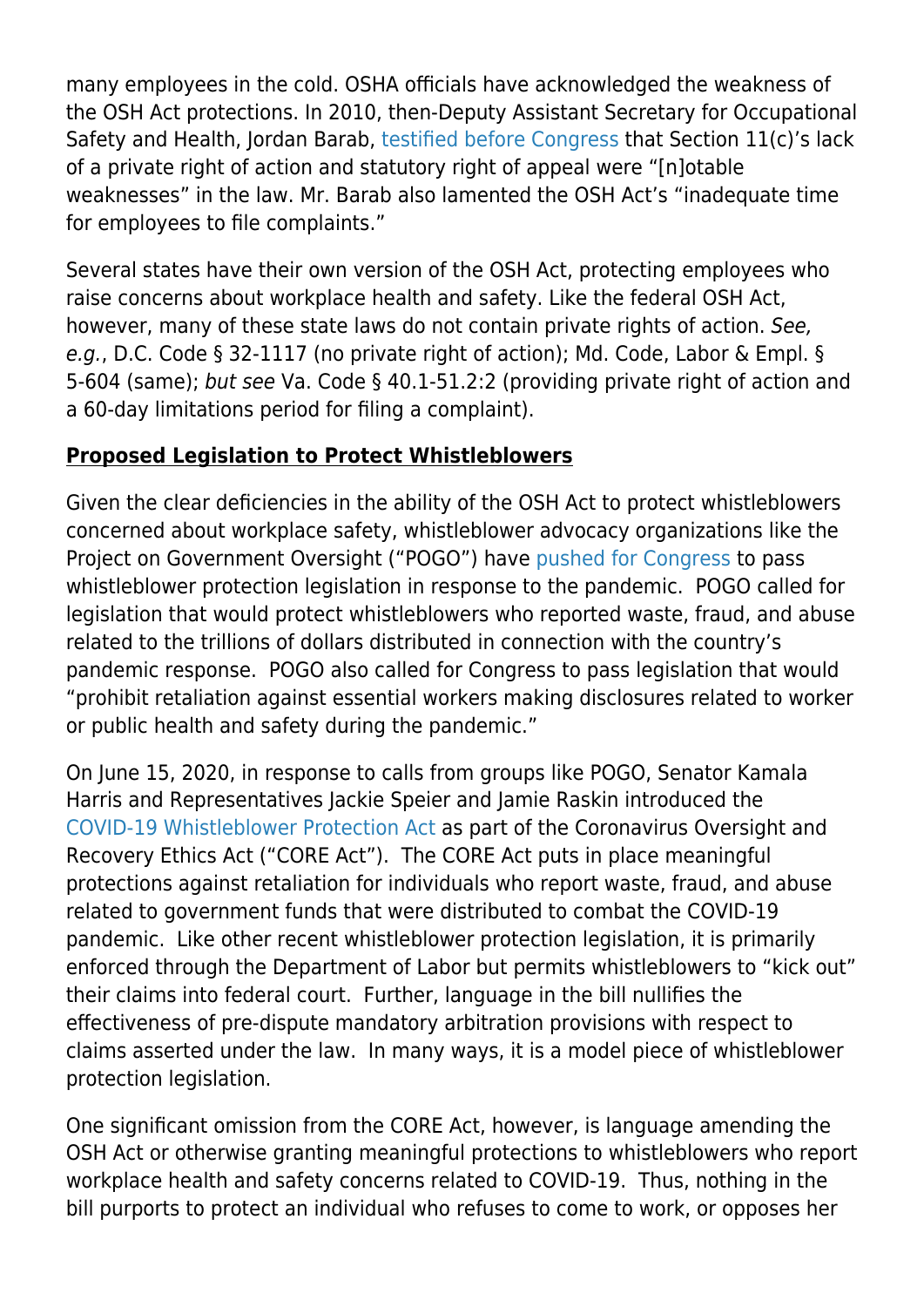employer's practices, because her employer has failed to take sufficient steps to mitigate COVID-19-related risk to employee health. In most of the country, employees in that situation are left with the OSH Act as their primary recourse for retaliation.

### **Protecting Whistleblowers at the Local Level**

Given the lack of federal action to address this problem, some municipalities have passed legislation specifically designed to protect employees who report COVID-19-related workplace safety concerns. For example, Mayor Kenney of Philadelphia recently signed into law [Bill No. 200328,](https://assets.documentcloud.org/documents/6940749/Philadelphia-whistleblower-protection-bill.pdf) which requires employers to "comply with all aspects of public health orders addressing safe workplace practices to mitigate risks" related to COVID-19. The bill further states that "[n]o employer shall take any adverse employment or other action against an employee" who refuses to work in conditions that do not comply with public safety guidelines, and that "no employer shall take any adverse employment or other action against any employee for making a protected disclosure." A "protected disclosure" is defined as a "good faith communication" disclosing information "that may evidence a violation of a public health order that may significantly threaten the health or safety of employees or the public, if the disclosure or intention to disclose was made for the purpose of remedying such violation." The legislation includes a private right of action and permits awards to successful litigants including reinstatement, back pay, compensatory damages, and liquidated damages "of \$100 to \$1000 on behalf of the City for each day in which a violation occurs."

In late May, the City of Chicago [enacted a bill](https://chicago.legistar.com/LegislationDetail.aspx?ID=4424788&GUID=200E1B58-E5D5-4B5C-B14C-294DAAACA6FC&Options=Advanced&Search=&FullText=1) that contained slightly narrower but still powerful protections. In the bill, the City of Chicago prohibited employers from retaliating against employees for complying with public health orders relating to COVID-19 issued by the City or the State or for following COVID-19-related quarantine instructions from a treating health care provider. The protections extend to employees who are caring for an individual subject to such a quarantine. The bill includes a remarkable damages provision entitling successful claimants to liquidated damages "equal to three times the full amount of wages that would have been owed had the retaliatory action not taken place."

These actions by municipalities are meaningful and offer critical protections to citizens living in those cities. At the same time, the need for this local legislation highlights the glaring absence of meaningful protections for workers in the rest of the country. It seems that every week we hear more horror stories about conditions in which workers are forced to work during this pandemic, lest they risk losing their jobs in the midst of a devastating economic downturn. The weaknesses in the OSH Act and the absence of even proposed federal legislation that would fill